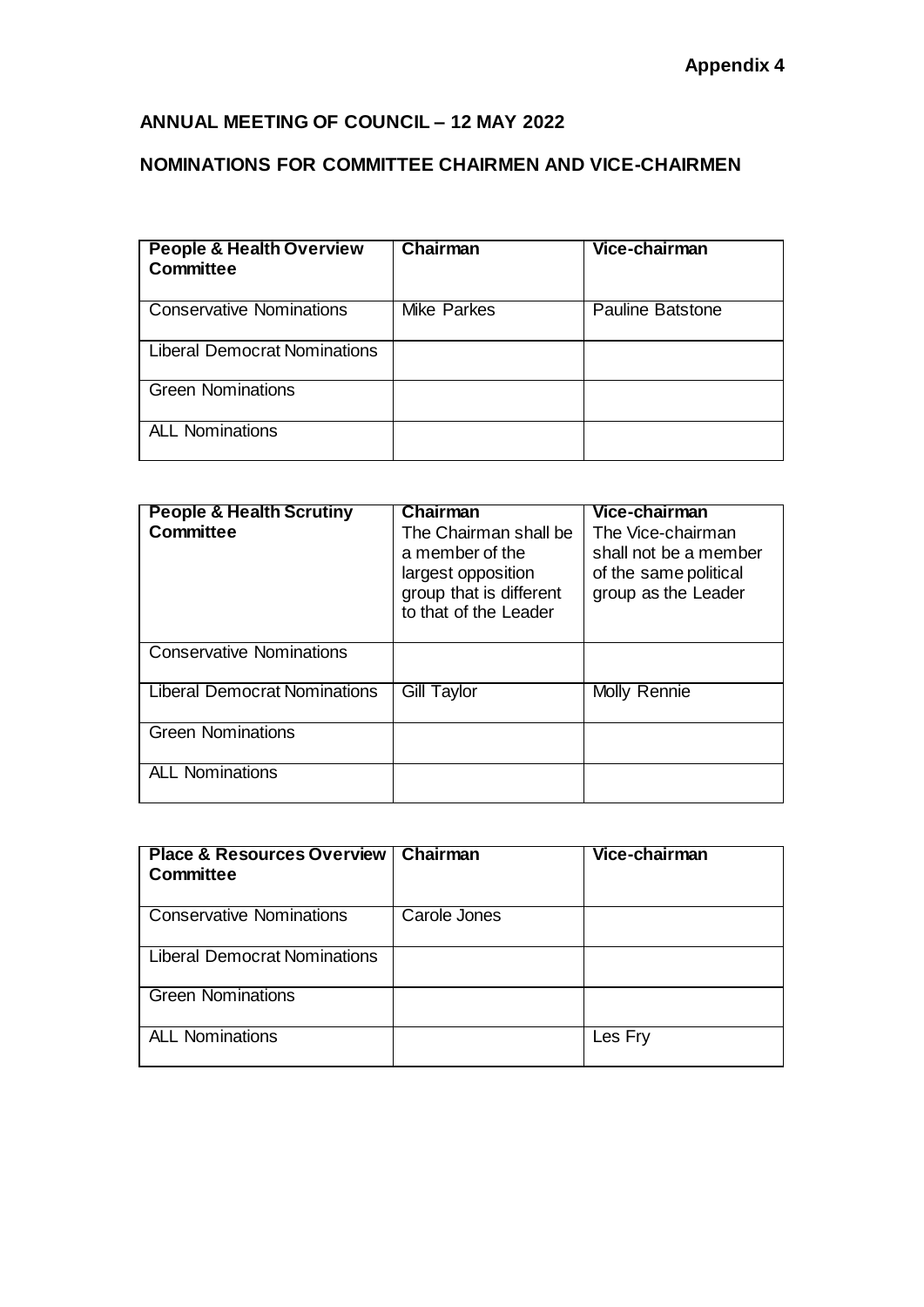| <b>Place &amp; Resources Scrutiny</b><br><b>Committee</b> | Chairman<br>The Chairman shall<br>be a member of the<br>largest opposition<br>group that is different<br>to that of the Leader | Vice-chairman<br>The Vice-chairman<br>shall not be a member<br>of the same political<br>group as the Leader |
|-----------------------------------------------------------|--------------------------------------------------------------------------------------------------------------------------------|-------------------------------------------------------------------------------------------------------------|
| <b>Conservative Nominations</b>                           |                                                                                                                                |                                                                                                             |
| <b>Liberal Democrat Nominations</b>                       | <b>Shane Bartlett</b>                                                                                                          | Andy Canning                                                                                                |
| <b>Green Nominations</b>                                  |                                                                                                                                |                                                                                                             |
| <b>ALL Nominations</b>                                    |                                                                                                                                |                                                                                                             |

| <b>Audit &amp; Governance</b><br><b>Committee</b> | Chairman<br>The Chairman shall<br>be from the largest<br>political group that is<br>different to the<br>Leader | Vice-chairman        |
|---------------------------------------------------|----------------------------------------------------------------------------------------------------------------|----------------------|
| <b>Conservative Nominations</b>                   |                                                                                                                |                      |
| <b>Liberal Democrat Nominations</b>               | Matt Hall                                                                                                      | <b>Richard Biggs</b> |
| <b>Green Nominations</b>                          |                                                                                                                |                      |
| <b>ALL Nominations</b>                            |                                                                                                                |                      |

| <b>Appeals Committee</b>            | <b>Chairman</b>  | Vice-chairman        |
|-------------------------------------|------------------|----------------------|
| <b>Conservative Nominations</b>     | <b>Bill Pipe</b> | <b>Paul Harrison</b> |
| <b>Liberal Democrat Nominations</b> |                  |                      |
| <b>Green Nominations</b>            |                  |                      |
| <b>ALL Nominations</b>              |                  |                      |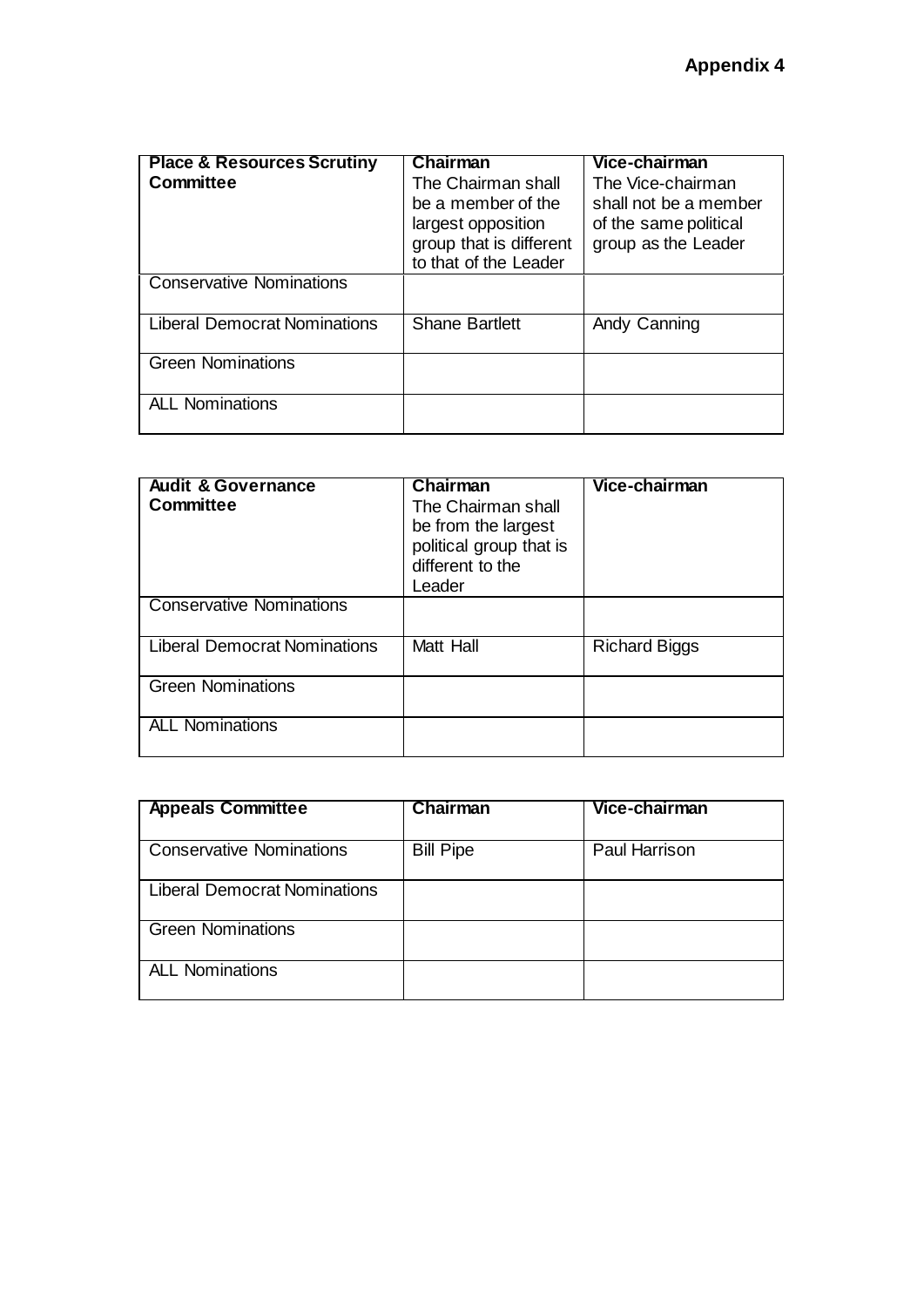| <b>Harbours Committee</b>       | Chairman<br>No Co-optee shall be<br>appointed as either<br>Chairman or Vice-<br>chairman | Vice-chairman<br>No Co-optee shall be<br>appointed as either<br>Chairman or Vice-<br>chairman |
|---------------------------------|------------------------------------------------------------------------------------------|-----------------------------------------------------------------------------------------------|
| <b>Conservative Nominations</b> | <b>Mark Roberts</b>                                                                      |                                                                                               |
| Liberal Democrat Nominations    |                                                                                          |                                                                                               |
| <b>Green Nominations</b>        |                                                                                          |                                                                                               |
| <b>ALL Nominations</b>          |                                                                                          | Rob Hughes                                                                                    |

| <b>Licensing Committee</b>          | Chairman    | Vice-chairman |
|-------------------------------------|-------------|---------------|
| <b>Conservative Nominations</b>     | Emma Parker |               |
| <b>Liberal Democrat Nominations</b> |             | Jon Andrews   |
| <b>Green Nominations</b>            |             |               |
| <b>ALL Nominations</b>              |             |               |

| <b>Strategic &amp; Technical</b><br><b>Planning Committee</b> | <b>Chairman</b>   | Vice-chairman |
|---------------------------------------------------------------|-------------------|---------------|
| <b>Conservative Nominations</b>                               | <b>Robin Cook</b> |               |
| <b>Liberal Democrat Nominations</b>                           |                   |               |
| <b>Green Nominations</b>                                      |                   |               |
| <b>ALL Nominations</b>                                        |                   | John Worth    |